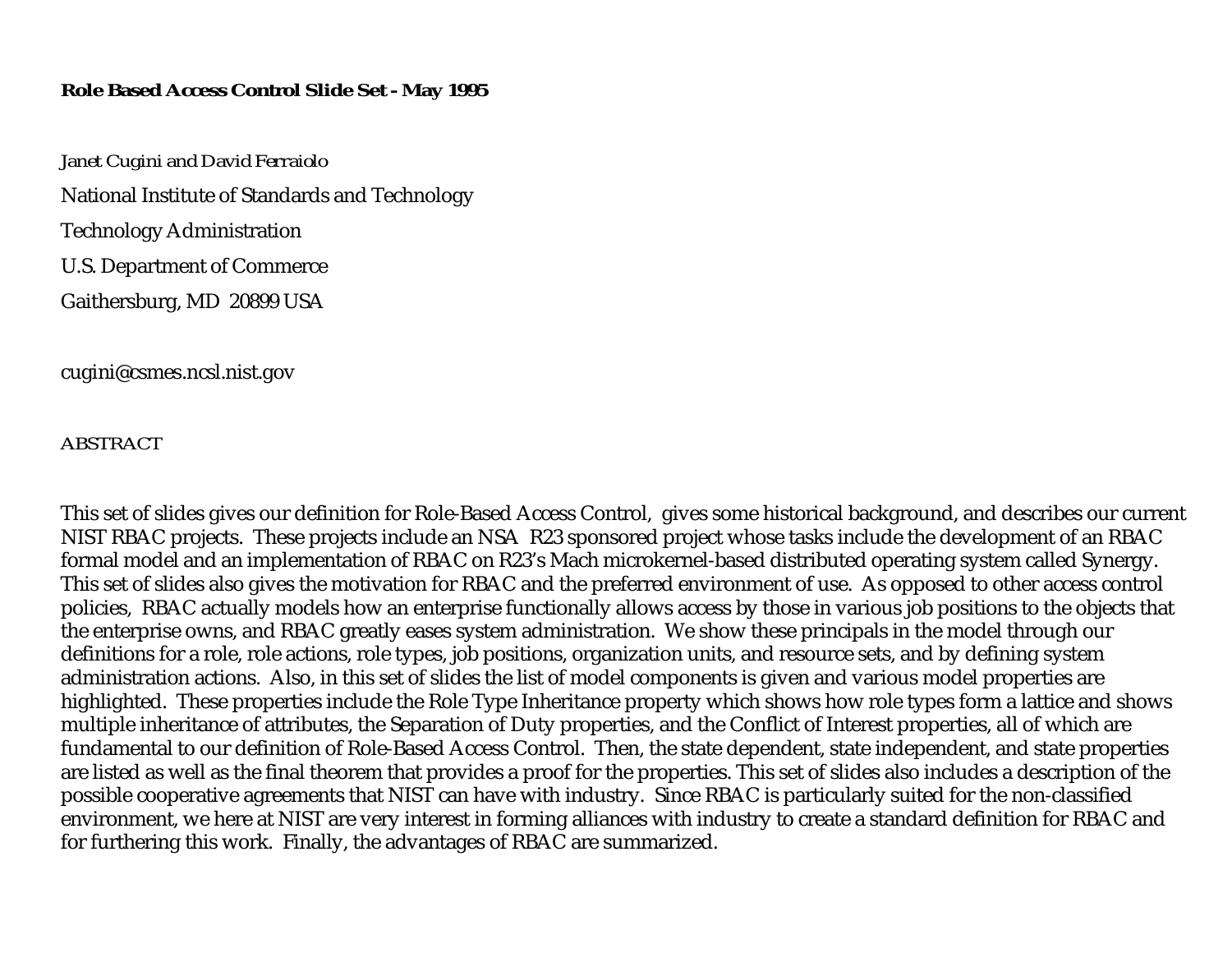#### **Role-Based Access Control Role Based Access Control**

**Janet Cugini, David Ferraiolo** 

Security Division, Computer Systems Lab, NIST Building 224/A24, Gaithersburg, MD 20899 Phone: (301) 975-4524 Fax: (301) 926-2733 cugini@csmes.ncsl.nist.gov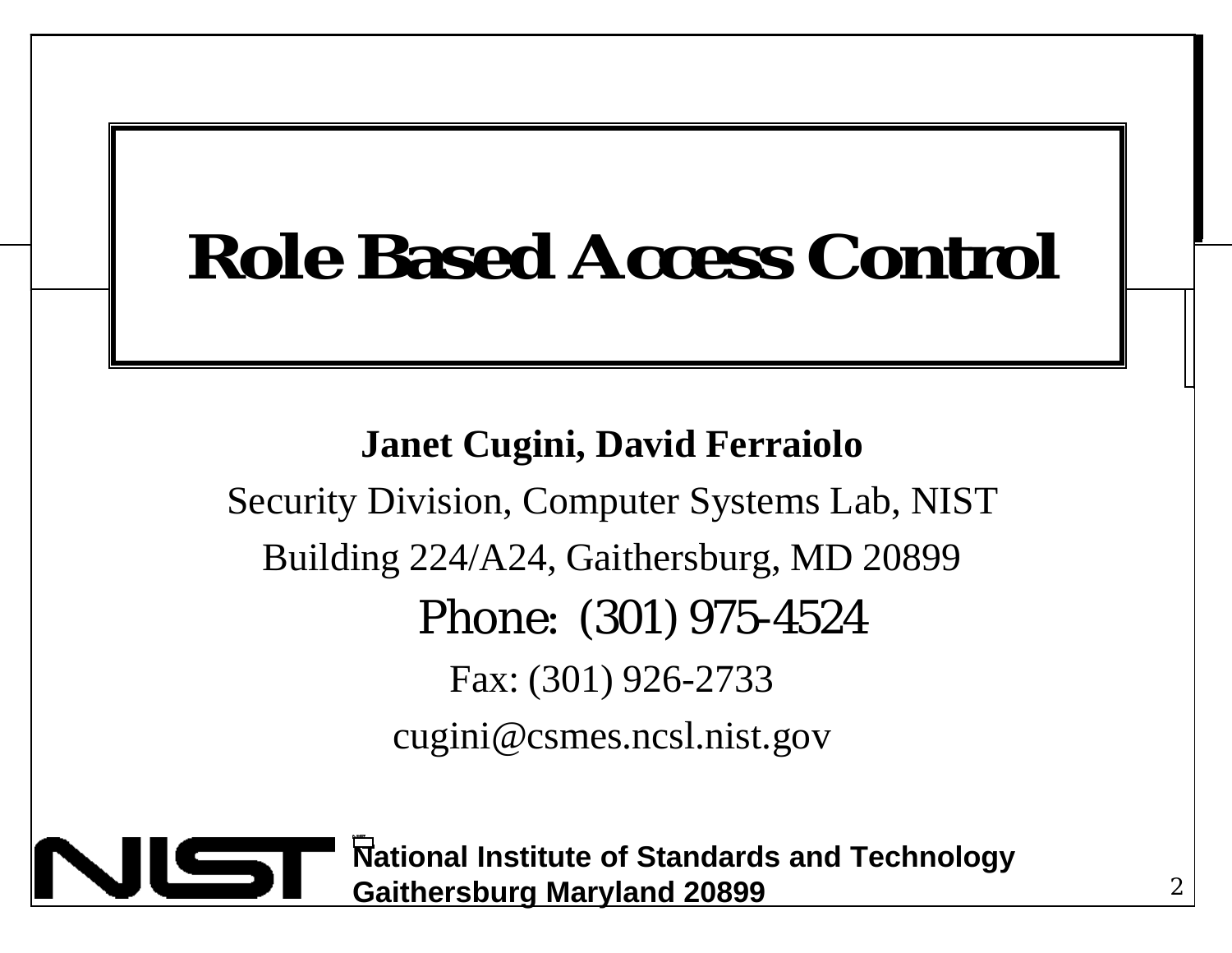### **RBAC Definition**

- A mechanism which allows and promotes an organization-specific access control policy based on roles
- **Non-discretionary**:

-users do not "own" objects for which

 they are allowed access -protection policies are unavoidably imposed on all users

-does not deal with information flow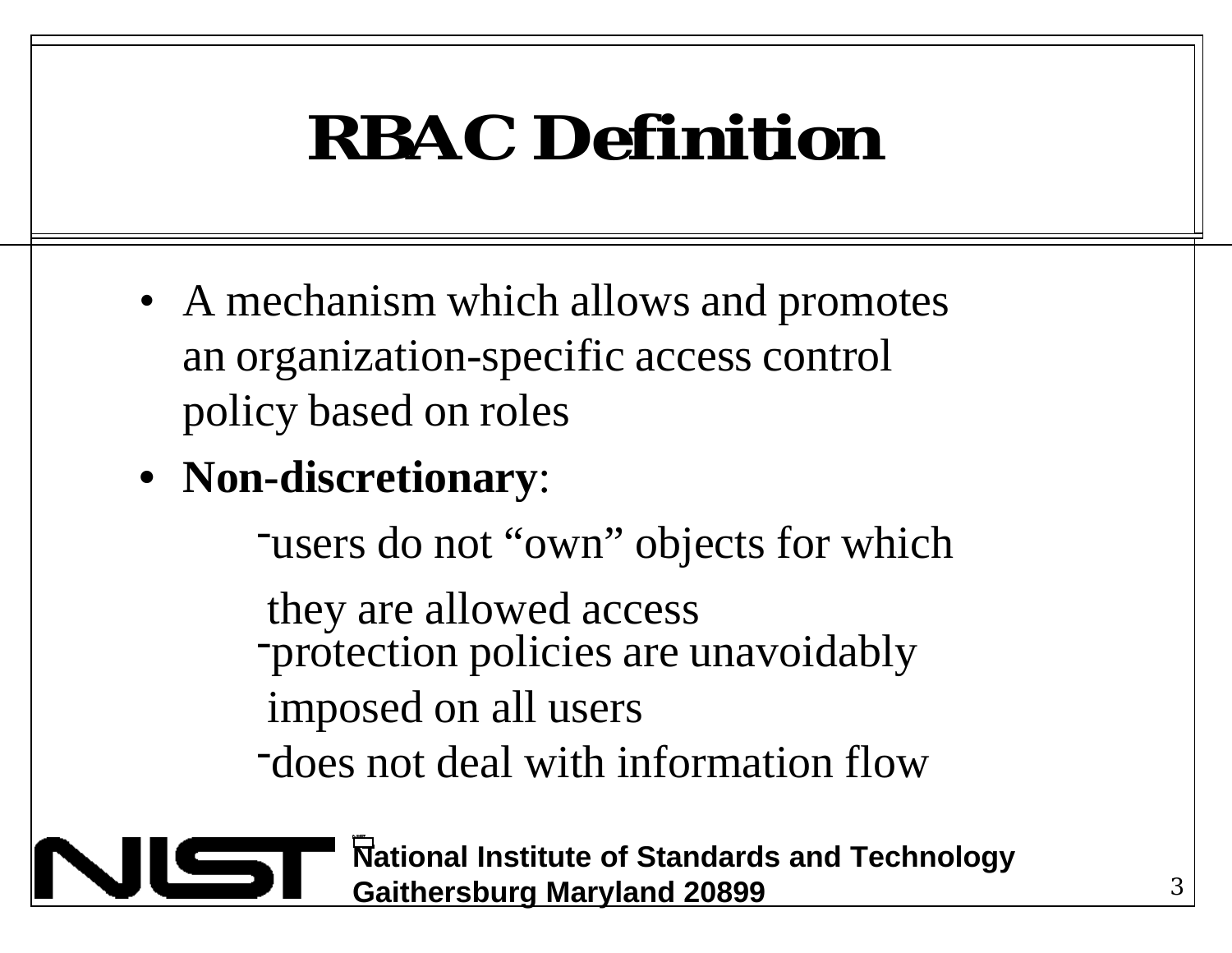# **NIST RBAC Background**

- Study of security needs of commercial and civil organizations [1991-92]
- D. Ferraiolo, R. Kuhn paper: *Role-Based Access Control*, NIST/NSA National Computer Security Conference, 10/92
- Re-presented paper at OSF DME/DCE working group meeting [1993]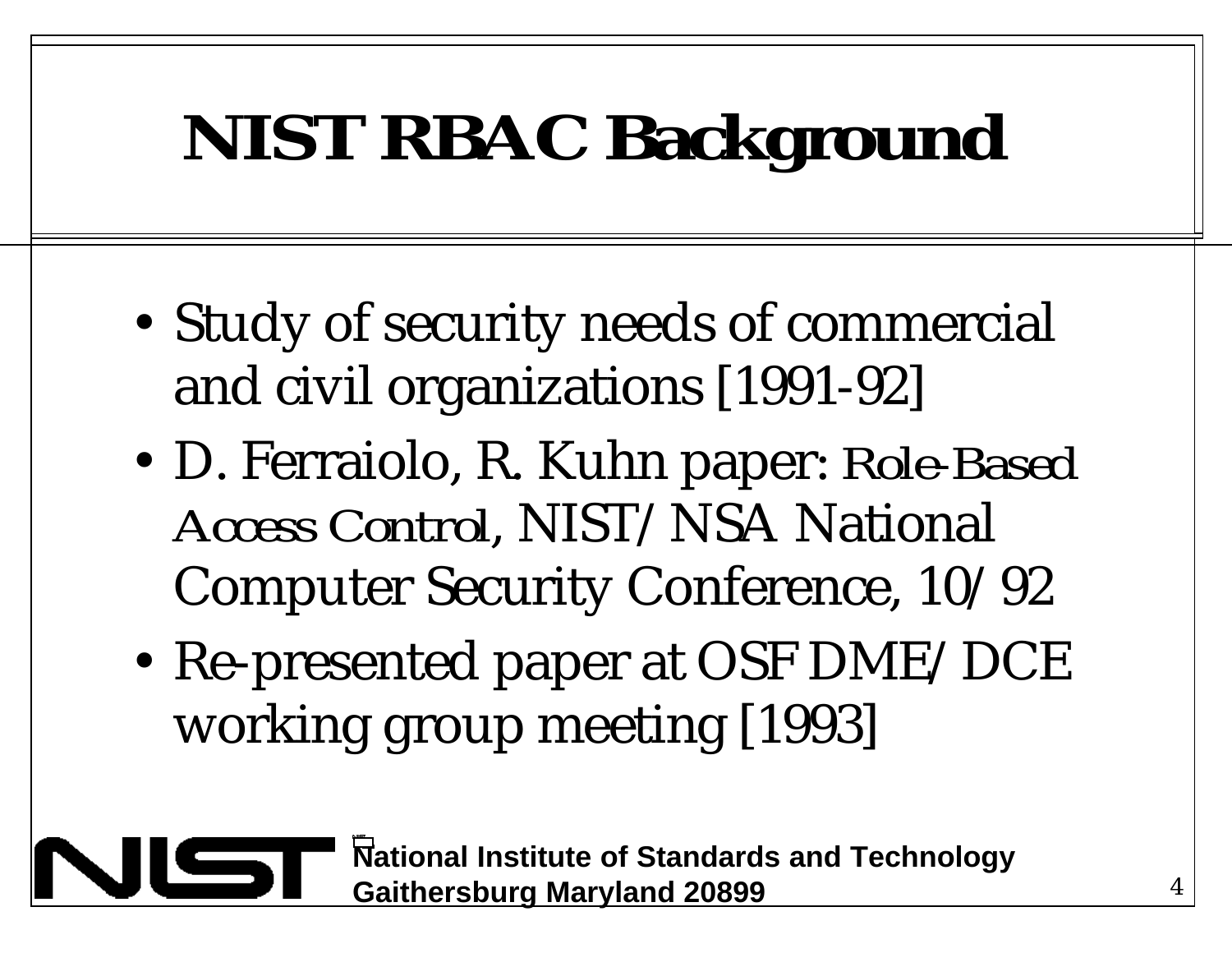# **Current NIST RBAC Projects**

- NIST Small Business Innovative Research (SBIR): Seta Corp.
- NSA R23 R&D Other Agency (OA) to **NIST**
- NIST Advanced Technology Program (ATP)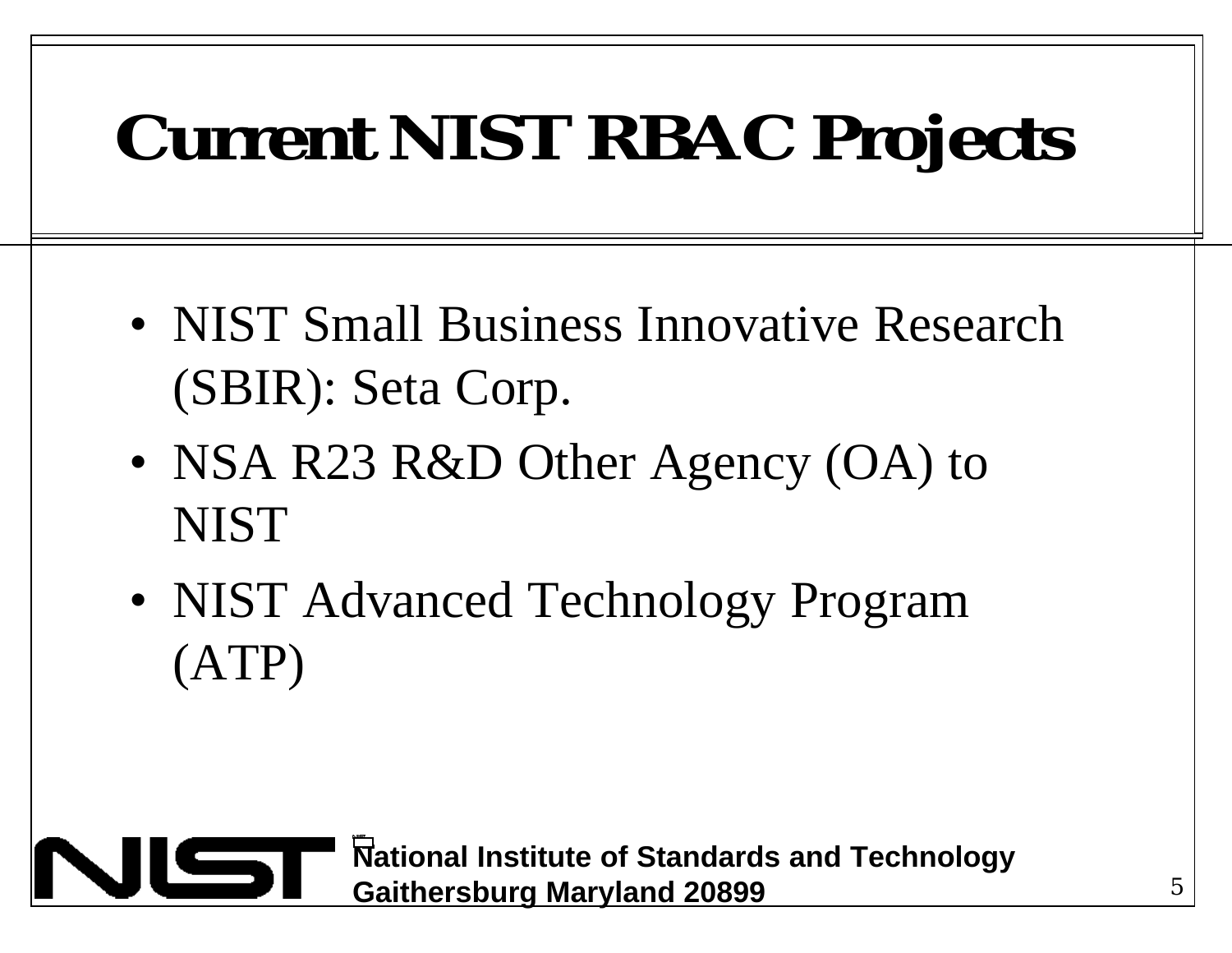#### **SBIR Tasks**

- **Phase 1:** assess user needs, develop theoretical model and specification, explore approaches to implementation, describe how RBAC can be administered
- **Phase 2:** further define and prototype RBAC, demonstrate RBAC concepts, provide implementation guidance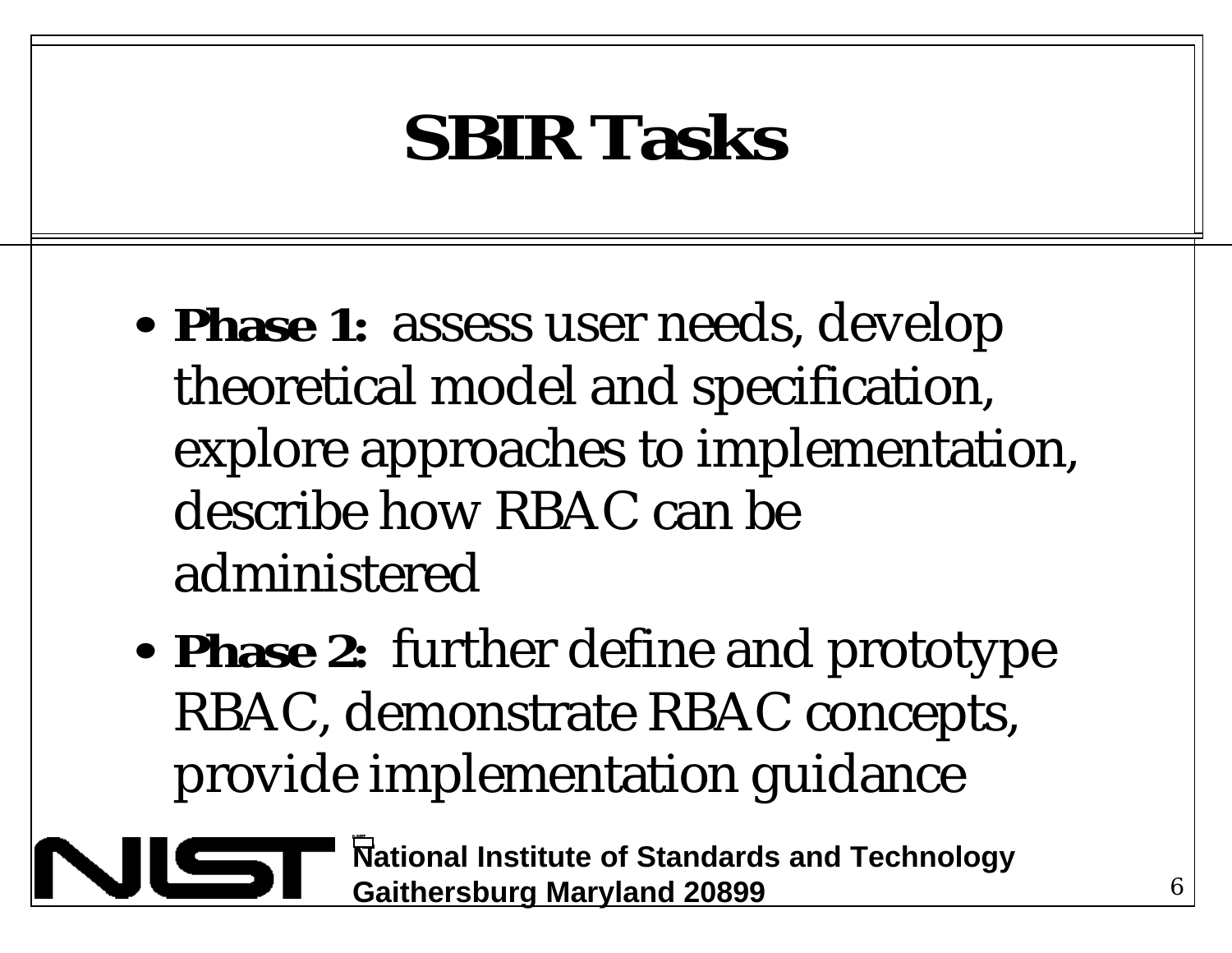# **NIST R23 RBAC Research Effort**

- develop formal model
- develop architecture for NSA's distributed Mach-based OS Synergy
- Implementation and administrative interface
- Two "real world" demos
- Requirement specification (protection **National Institute of Standards and Technology Gaithersburg Maryland 20899**  profile)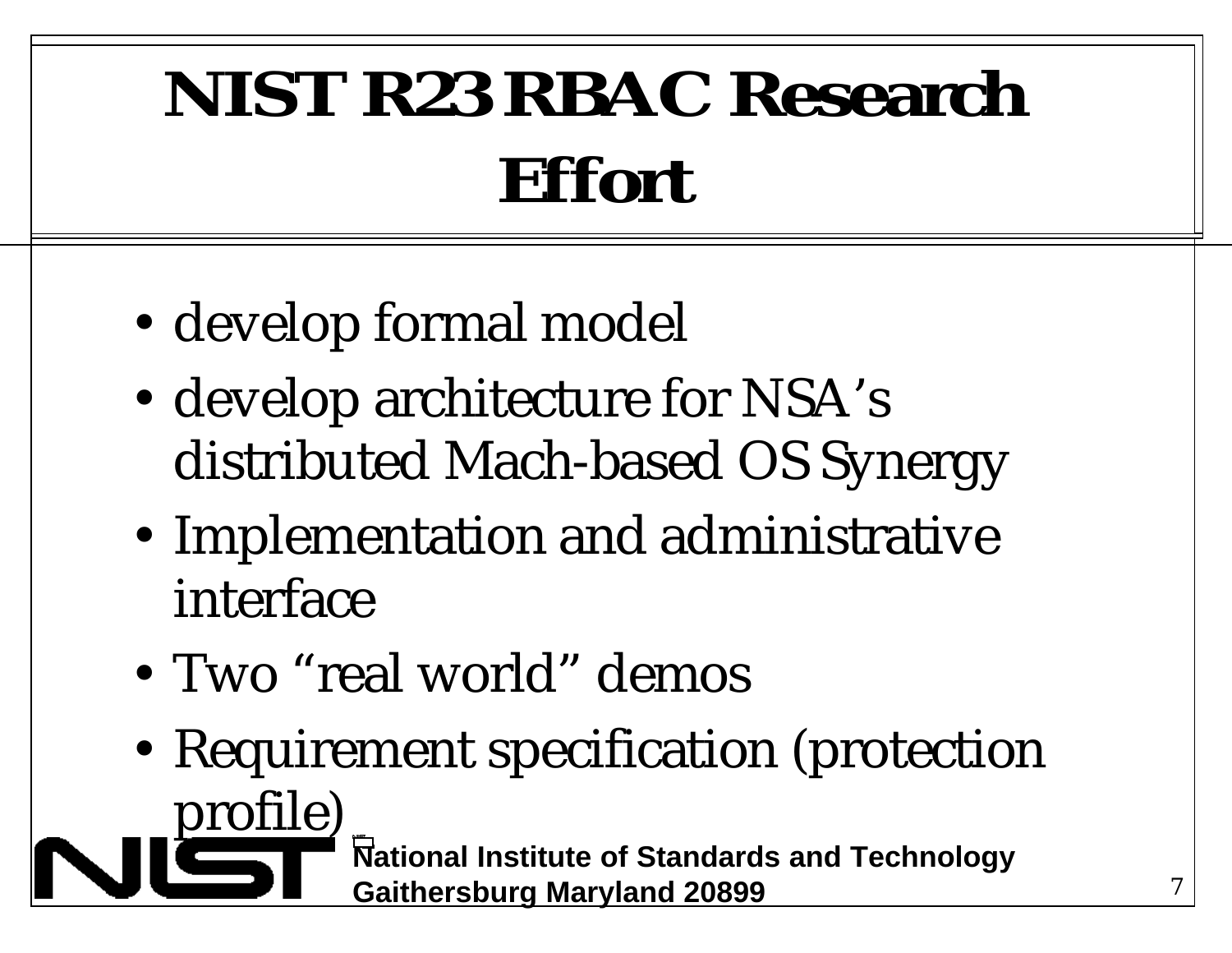#### **RBAC Motivation**

- Simplify existing access control management functions (e.g., user accesses to a group of objects with a certain property)
- Provide functions not readily available in other methods of access control management (e.g., review of access rights of a subject, secure state determination)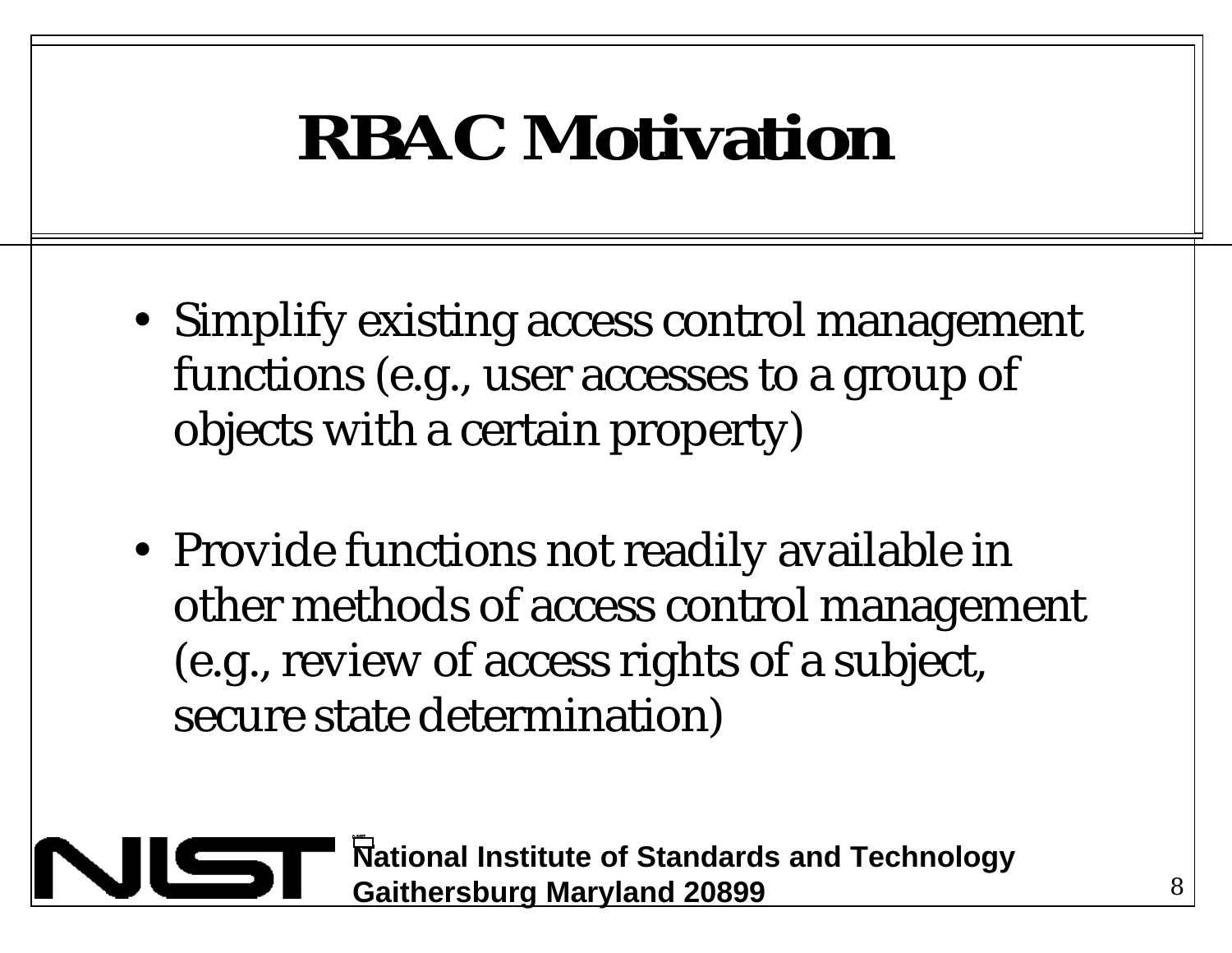# **RBAC Preferred Environment of Use**

- **User Characteristics:** large number of users, few security administrators, frequent change of job responsibility
- **Data and Application Characteristics:** large number of data objects, sharing based on job functions
- **Enterprise Characteristics:** data owned by enterprise, controlled by security administrators, before and after the fact audit and periodic assessment of access control policy enforcement necessary.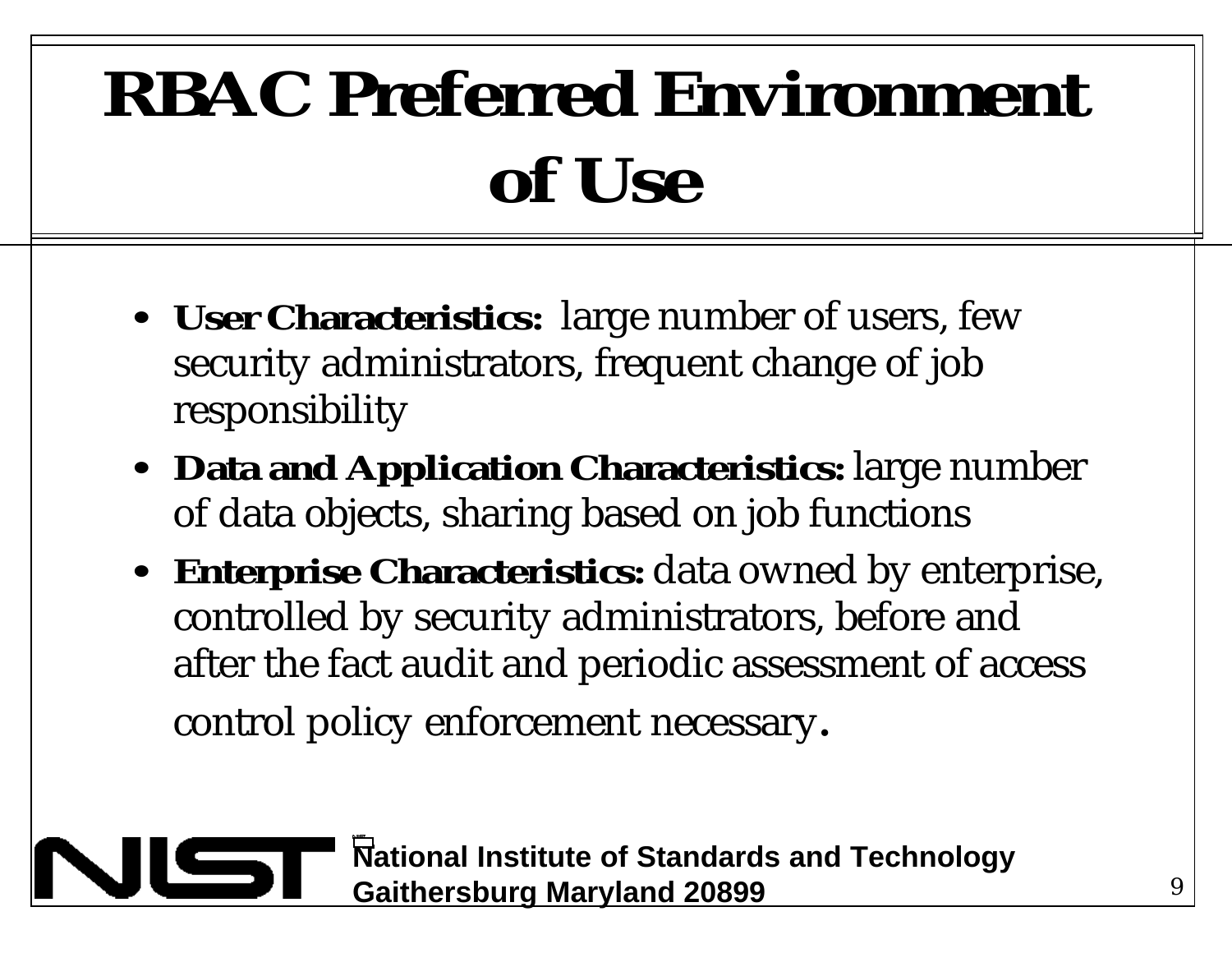# **Role**

- Defines a set of functional responsibilities within an organization which implies a set of permitted actions &/or resources.
- Examples: in a hospital system, roles might be: doctor, nurse, and pharmacist.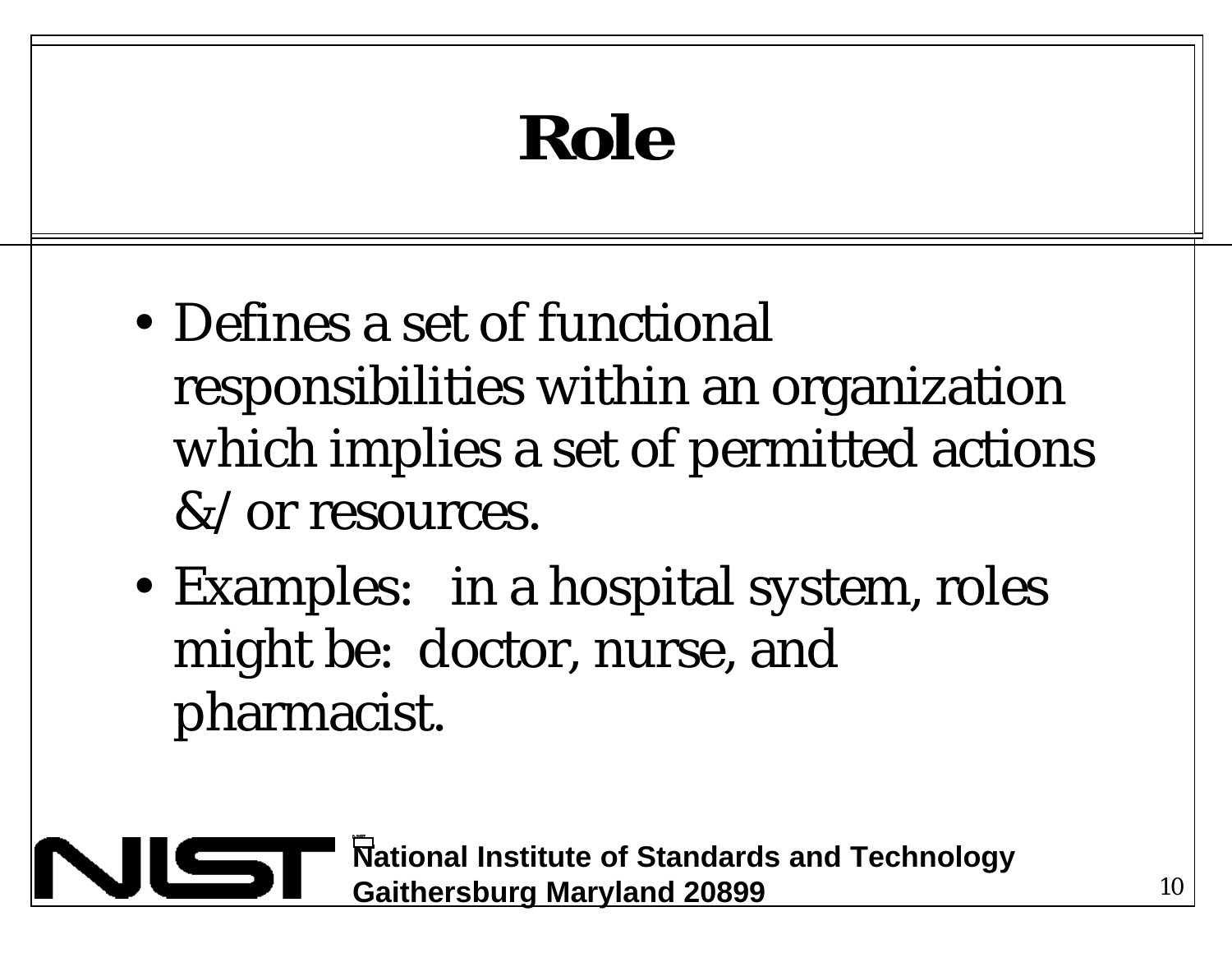#### **Role Actions**

- Actions are selectively associated with roles
- The role of a pharmacist may include transactions to dispense, but not prescribe, prescription drugs
- Binding associated with the role and the actions that are associated with the role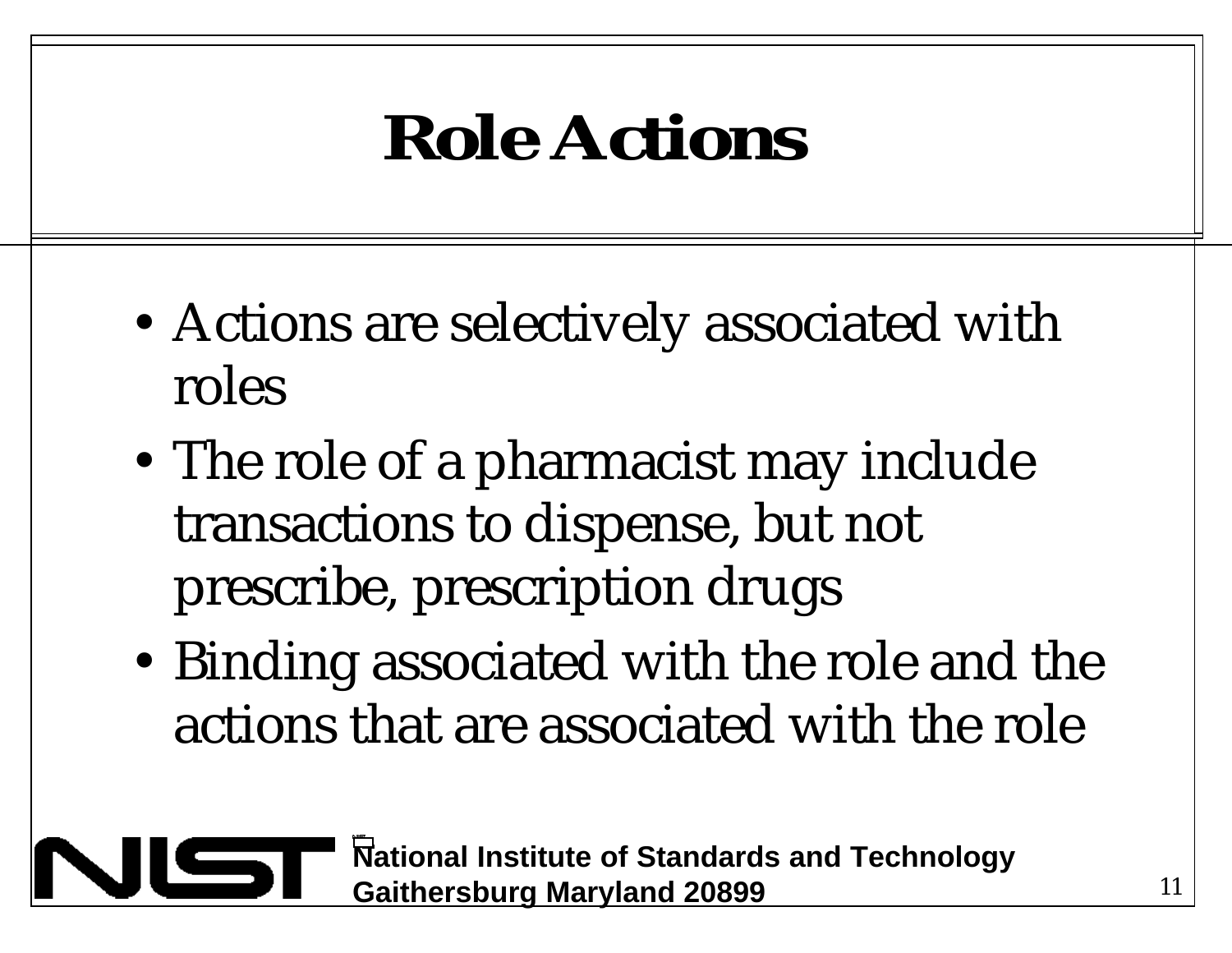#### **RBAC Model Definitions**

- **Role Types:** captures generic functions of the enterprise.
- **Role Instances:** captures the specific organizational context for each role type
- **Job Positions:** captures the constraints on user enrollment in different functions
- Organization Unit: captures the constraints placed on job positions and enterprise structure.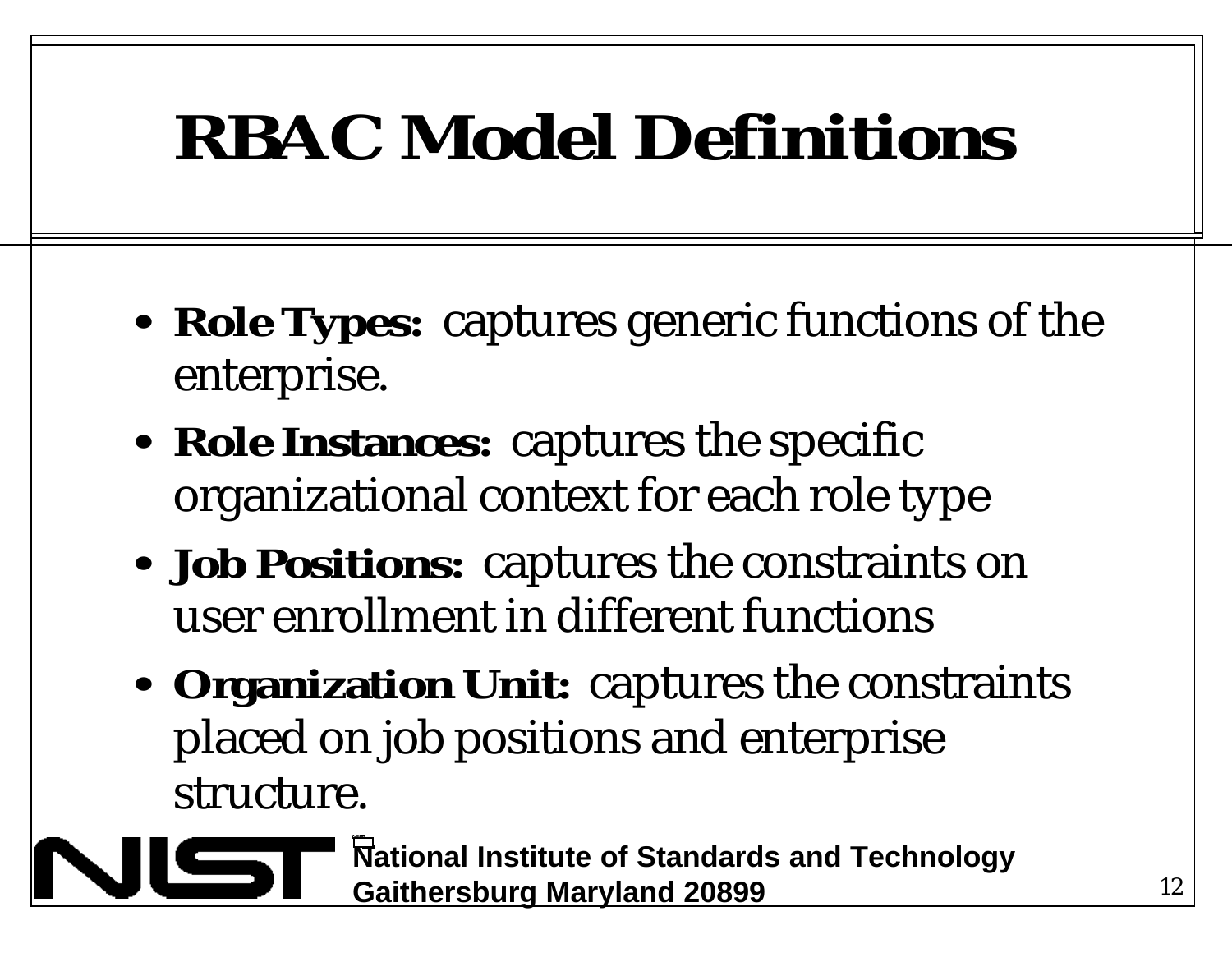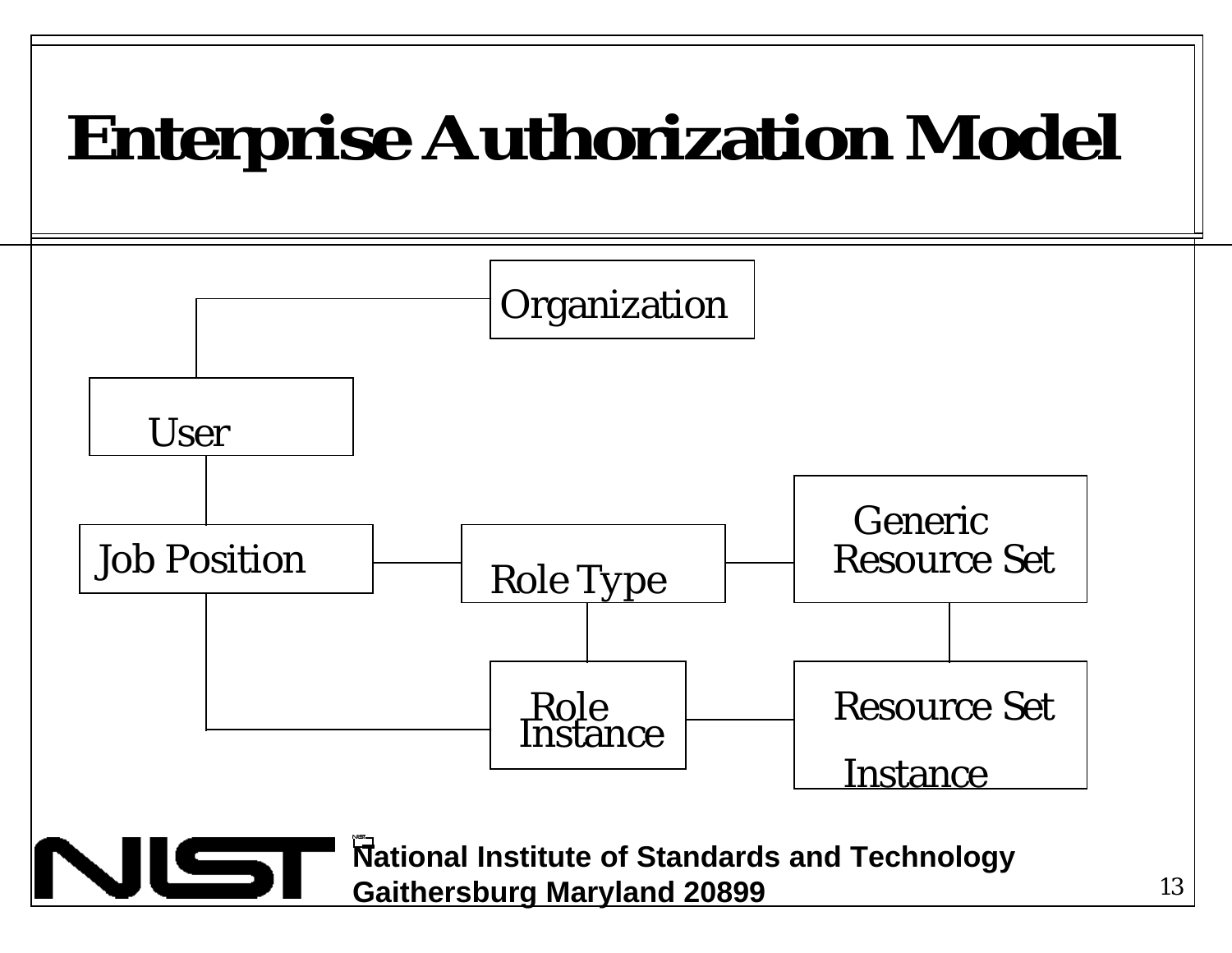#### **RBAC Formal Model**

- Based on Seaview Formal Security Policy Model for for multilevel secure data bases.
- This model is based on a security theorem that states that if the initial state of a system is secure, and all subsequent operations are secure, then the system is secure.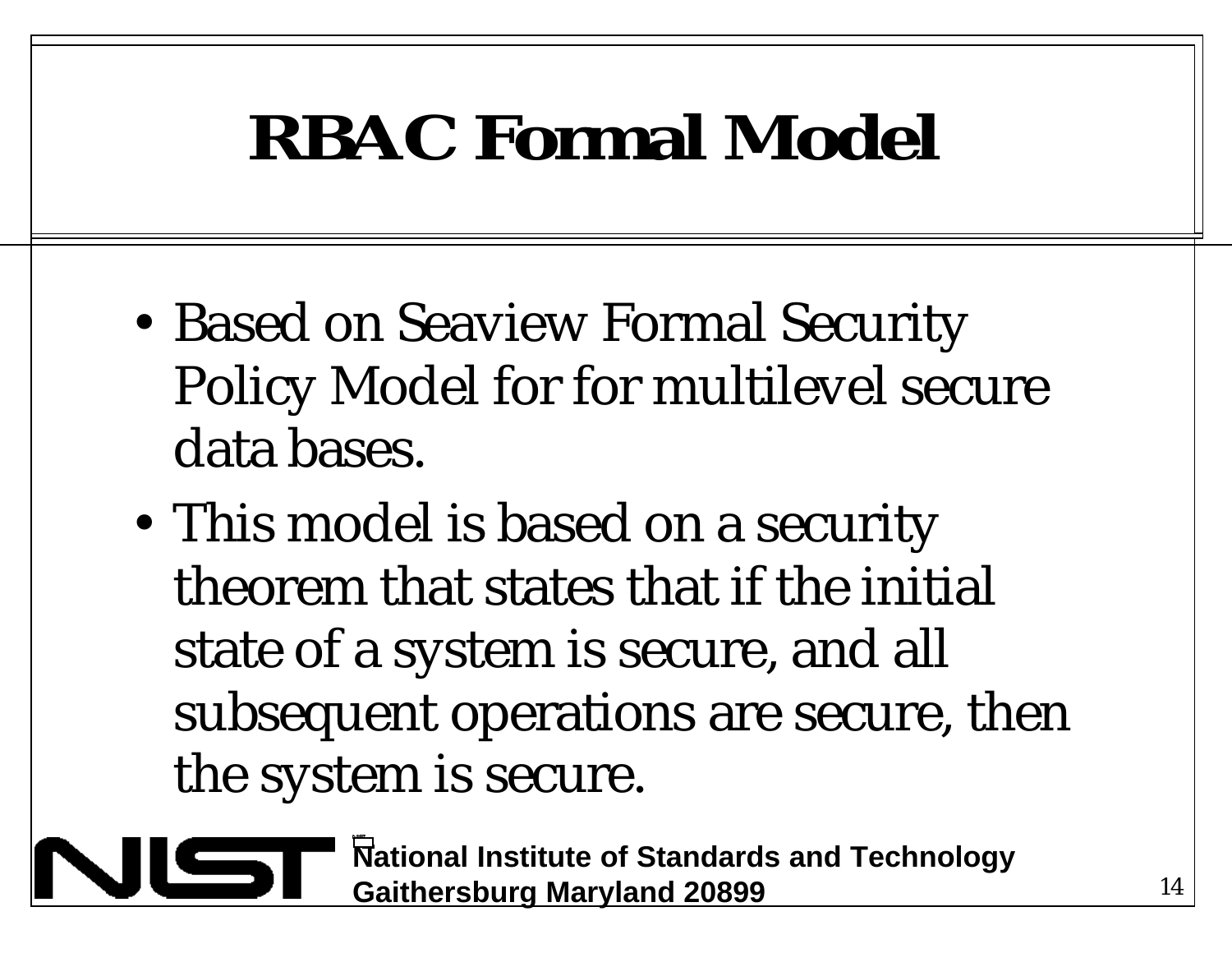# **RBAC Model Components**

- **M<sub>o</sub>**: Describes RBAC authorization
- $M_{1}$ : Describes RBAC policy attribute management
- Subcomponents of M<sub>i</sub>.

o A set of TYPES, together with functions on these types

o A set of STATES, which are defined by a set of state dependent functions.

o A set of COMMANDS of the form:

$$
op(s1, S, x1,...,xn -> s2)
$$

o A set of command sequences.

o A set of axioms, properties, and theorems.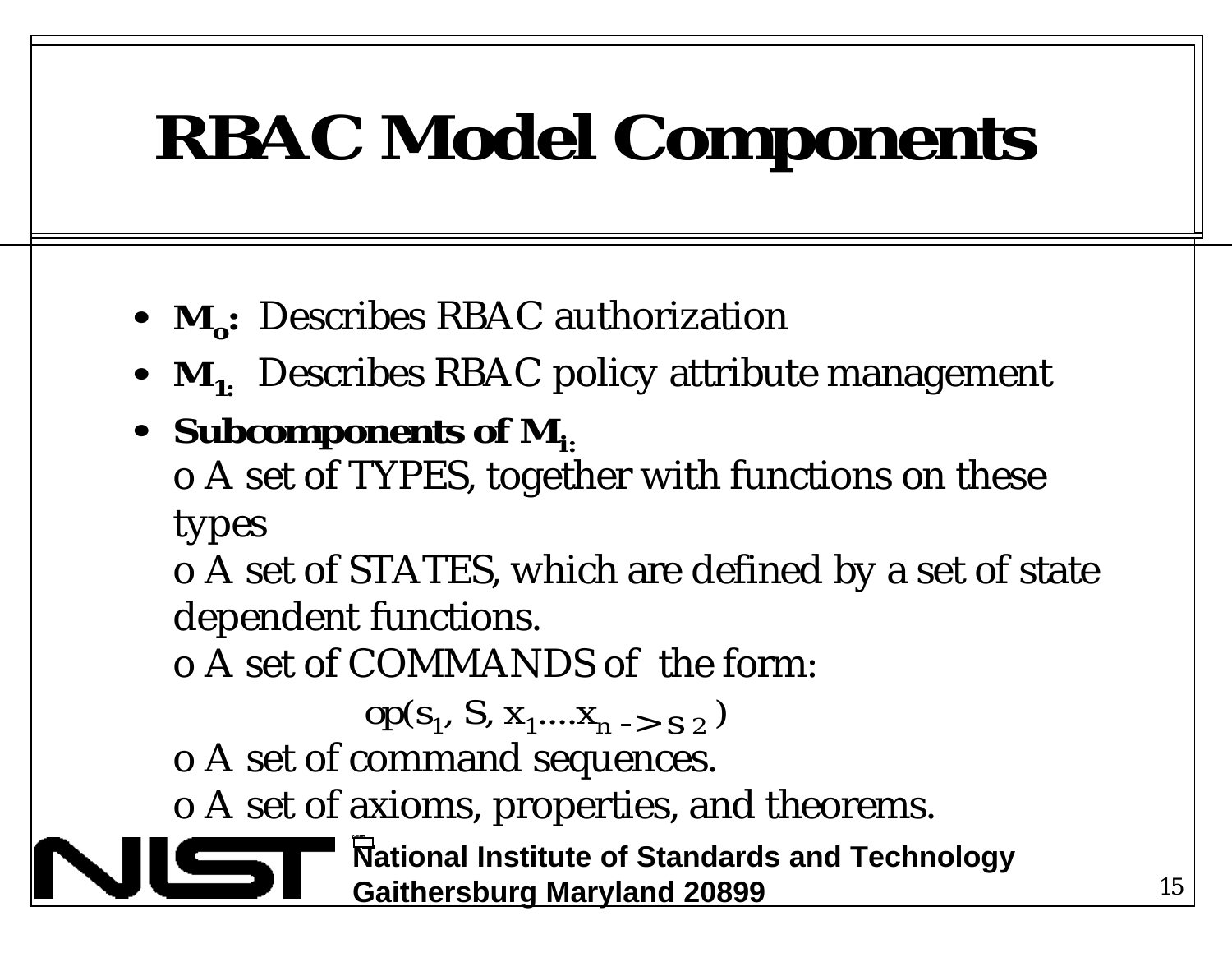# **Role Type Inheritance Property**



Therefore,  $\mathrm{RT}_3$  dominates all other  $\mathrm{RT}_\mathbf{S}$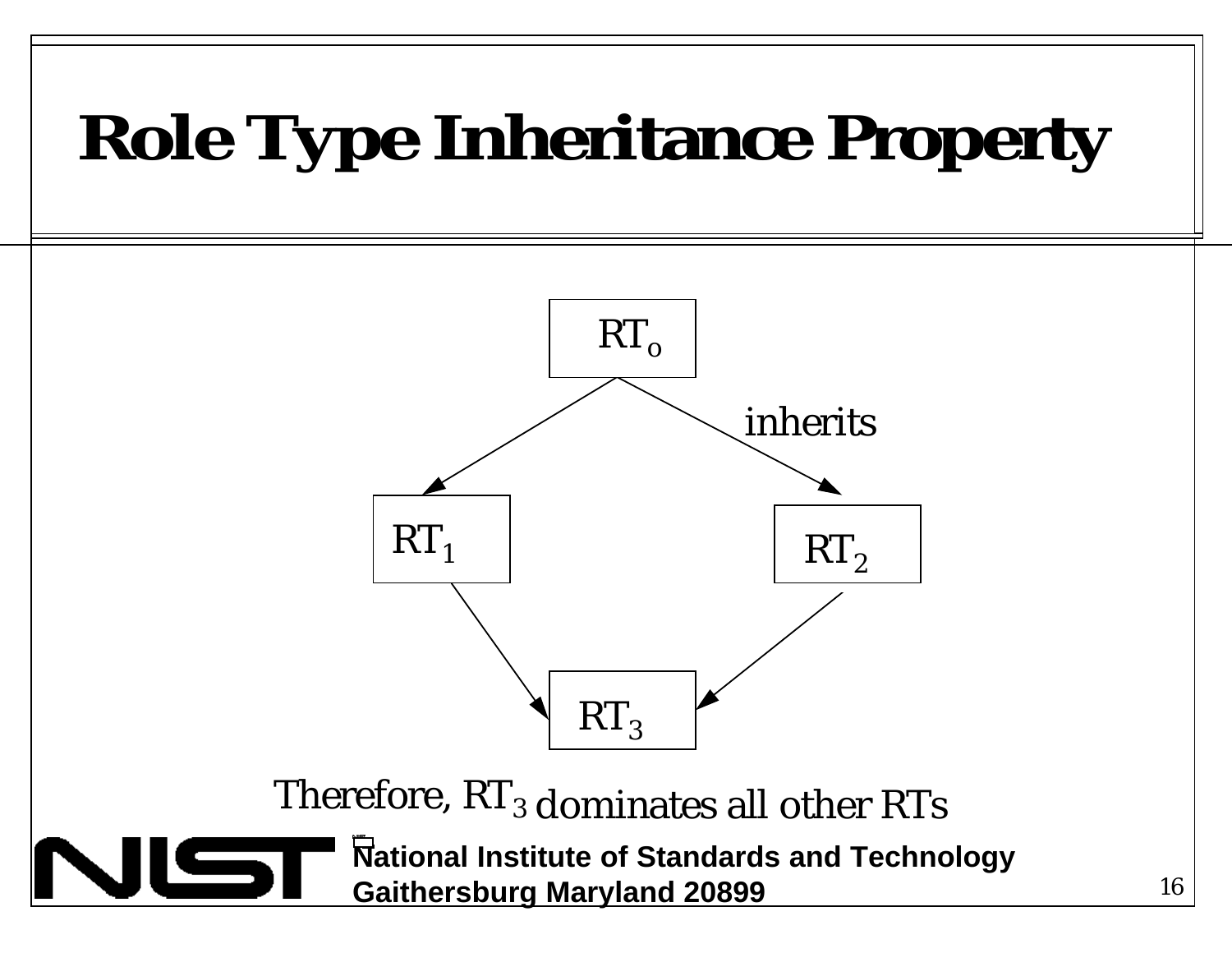# **Separation of Duty Properties**

- Two or more job positions have no common roles
- $\bullet$ (**Strict**): Two or more job positions have no common access to any objects

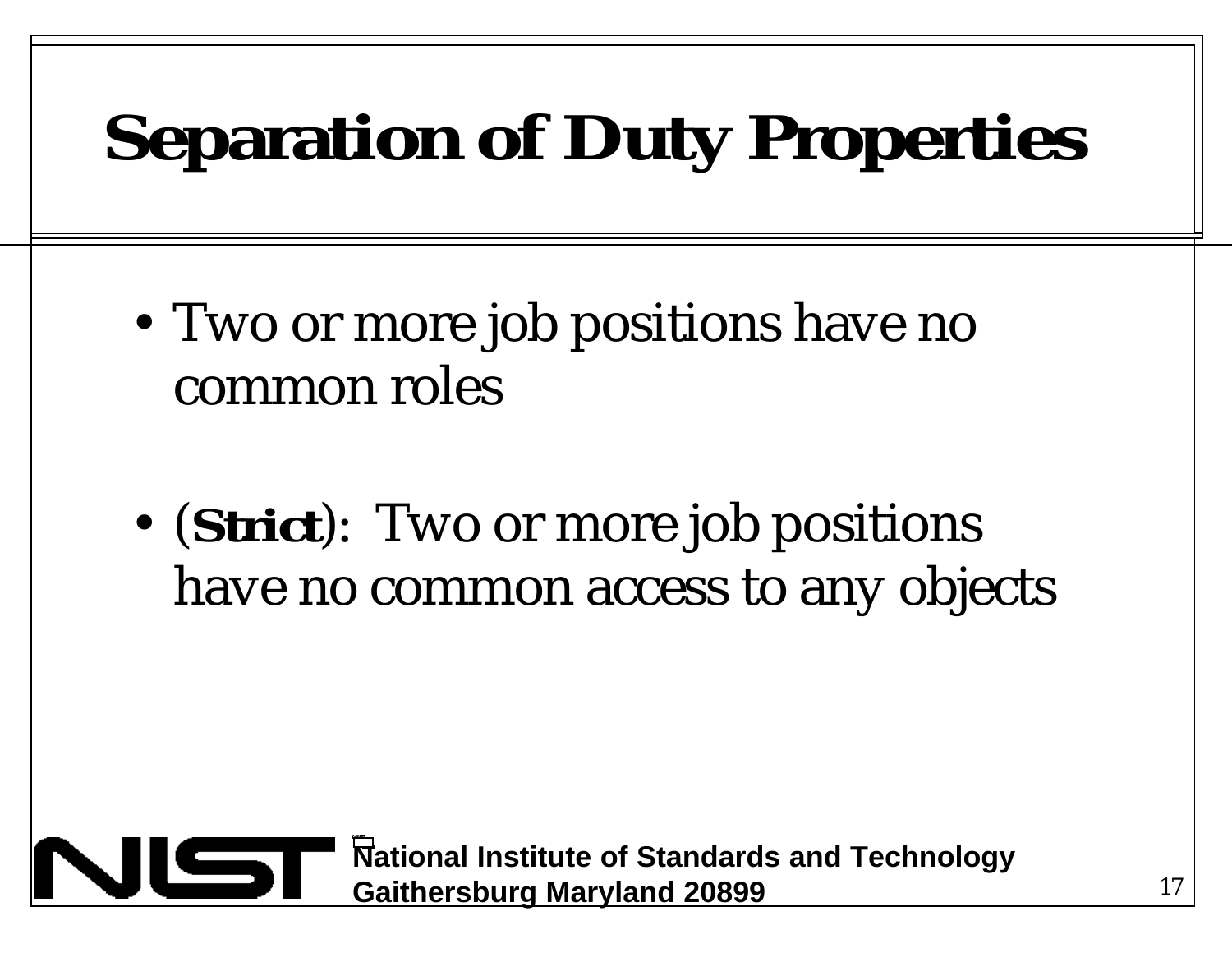### **Conflict of Interest Properties**

- Two or more job positions are in conflict if they have incompatible roles
- $\bullet$ (**Dynamic**): A user is not authorized to access an object in two job position roles

-if he accessed the object in one role, he may not access the object in the other role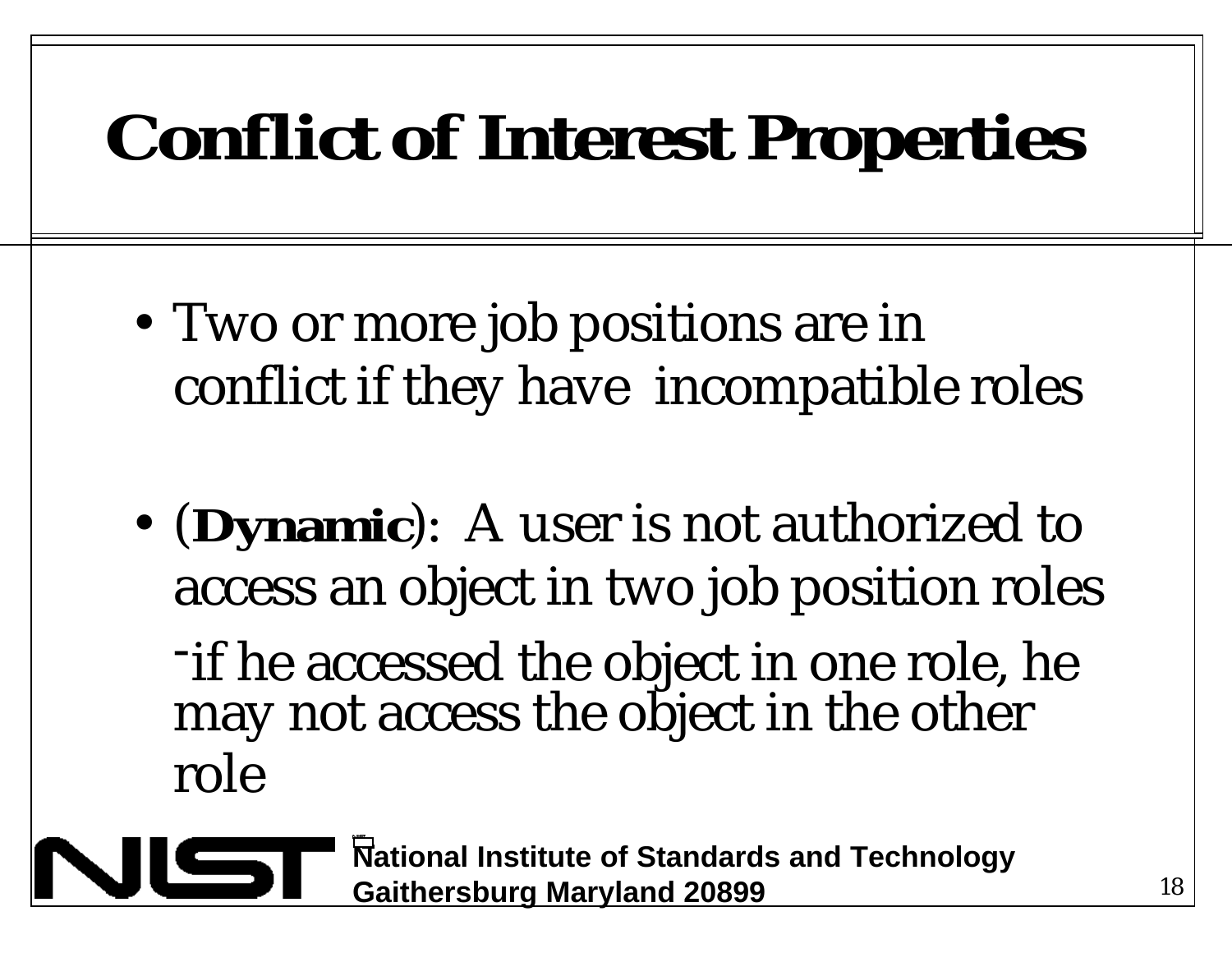# **RBAC Type Property**

• Is satisfied if and only if all state independent properties are satisfied, namely:

> *Active Role-Type Property Role-type Instantiation Property Separation of Duty Property Conflict of Interest Property Organization Attribute Property Organization Object-Set Property*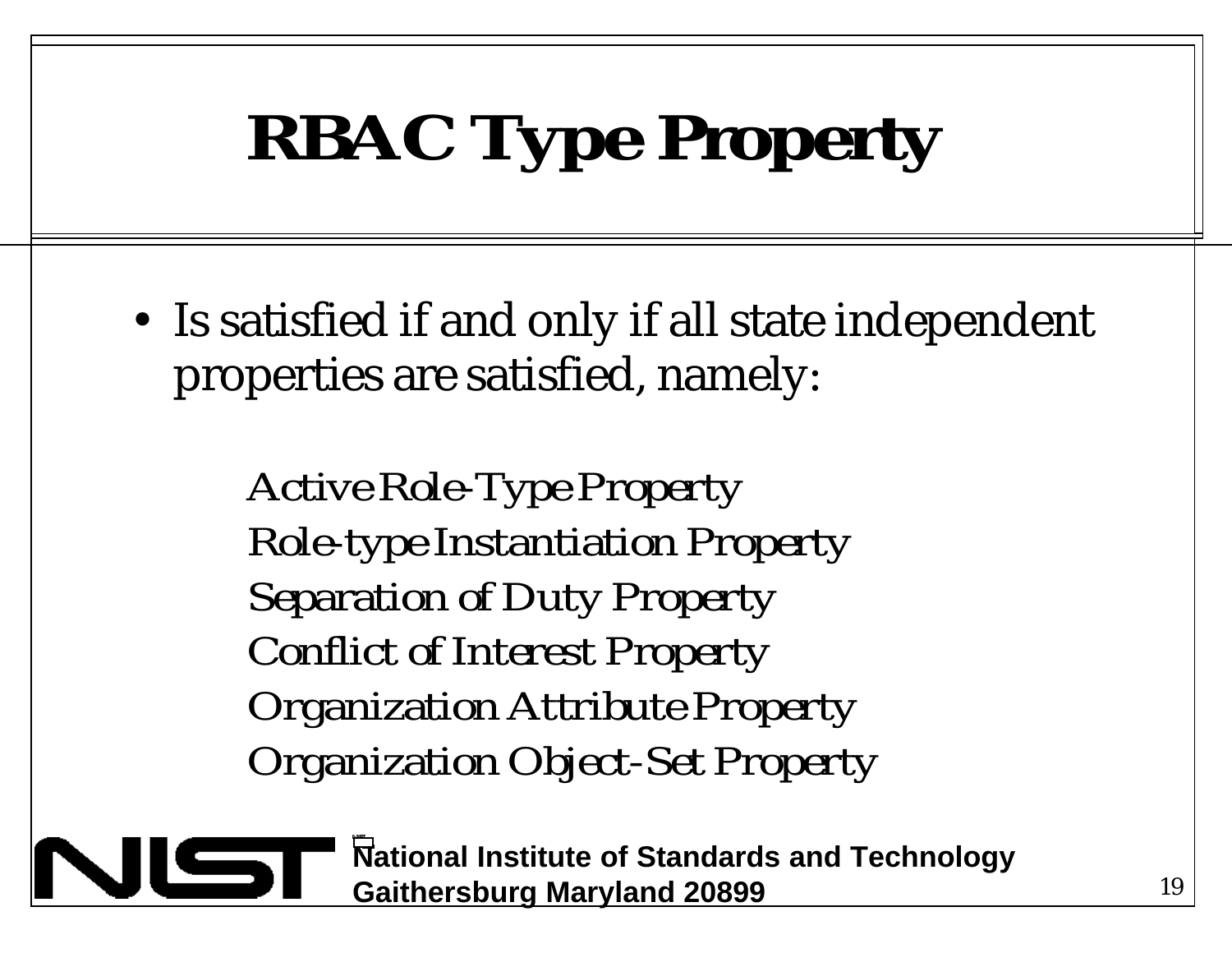# **RBAC State Property**

• Is satisfied if and only if all state-dependent properties are satisfied, namely: *Initial Authorization Property Null Access Property Active Access Property Role Inheritance Property Role Authorization Property Active Job-Position Property Job-Position Authorization Property Strict Separation of Duty Property Dynamic Conflict of Interest Property Active Organization Unit Property Organization Unit Authorization Property*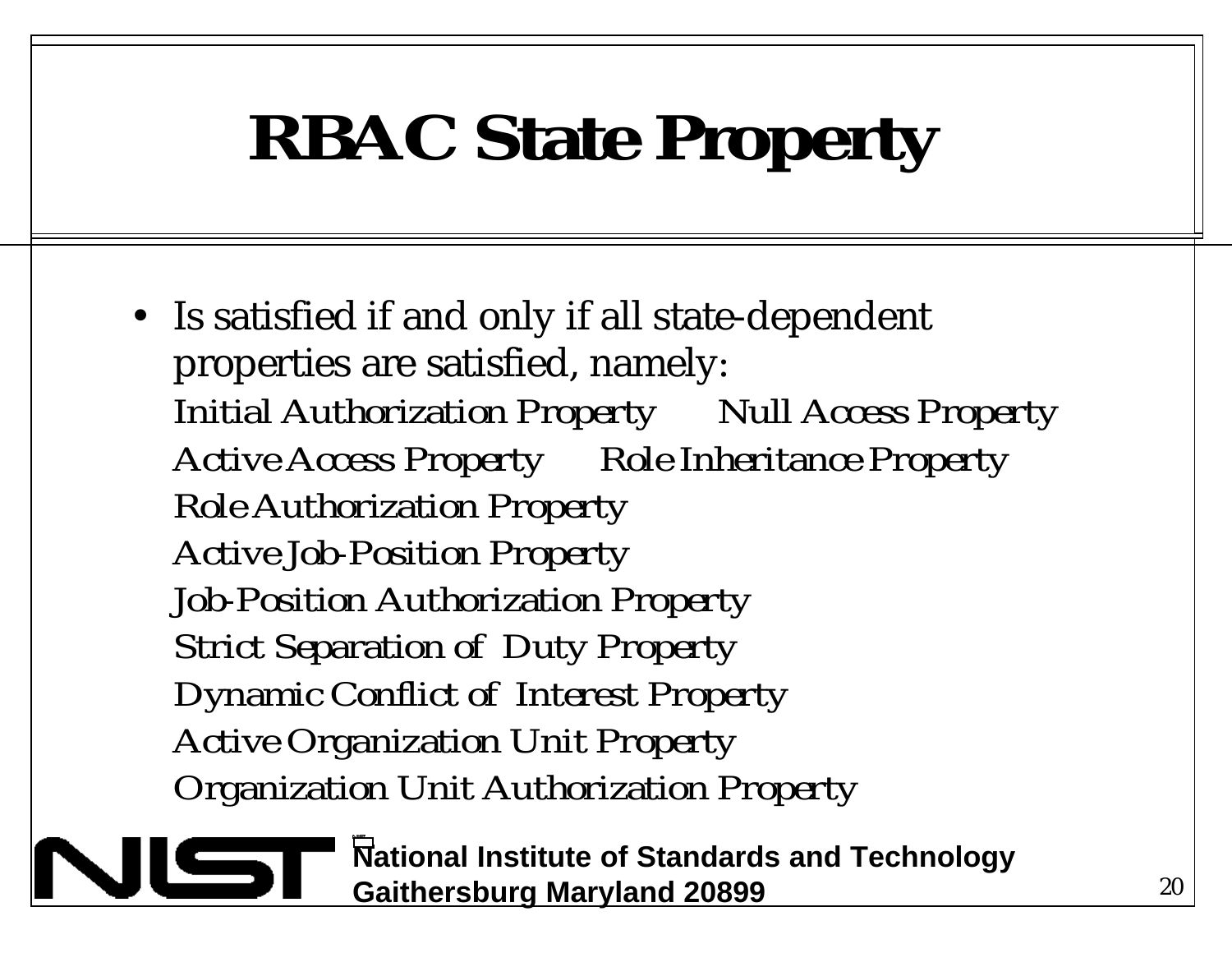# **RBAC Transition Property**

• Is satisfied if and only if all transition properties are satisfied, namely: *Status Property Discretionary Access Property* 

*Create RB Object Property Implicit Authorization Property Create Role Type Object Property Role Type Deletion Property Role Type Update Property* 

*Create Job Position Object Property Job Position Deletion Property Job Position Update Property* 

*Discretionary Authorization Property* 

*Discretionary Revocation Property* 

*Create Organization Unit Object Property* 

*Organization Unit Deletion Property* 

*Organization Unit Update Property*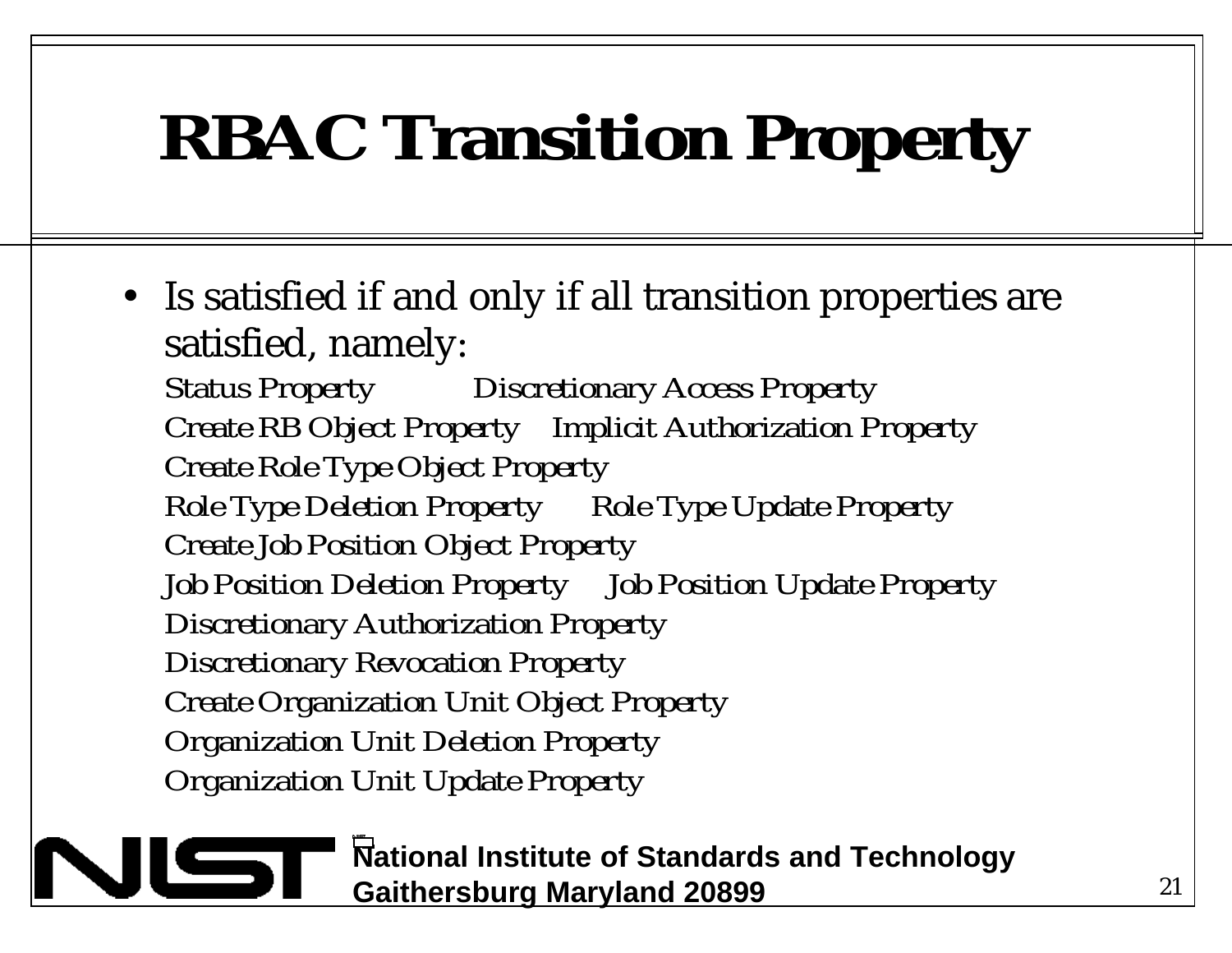#### **Theorem: RBAC Secure System**

• If a system satisfies the RBAC Type Property, the initial state satisfies the RBAC State Property, and all commands satisfy the RBAC Transition Property, then the system is secure.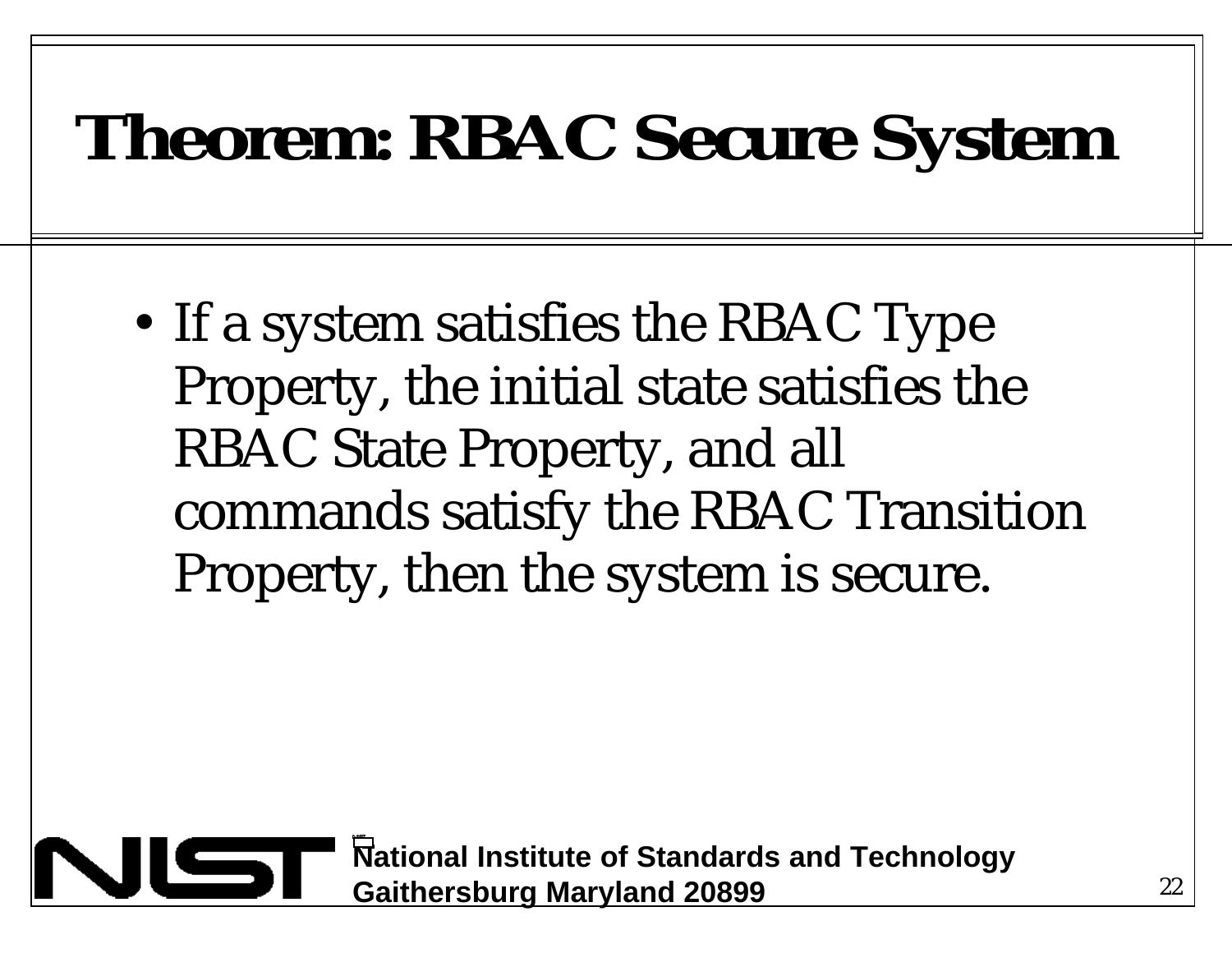# **NIST Cooperative Agreements**

- CRADAs: Cooperative Research and Development Agreement
- • Guest Researchers
- Proprietary Measurement Agreement
- User Facility Agreement
- Donations/gifts/loans
- • Research Support via Purchase Order
- **Licenses**
- Non-disclosure Agreements
- None company comments on our work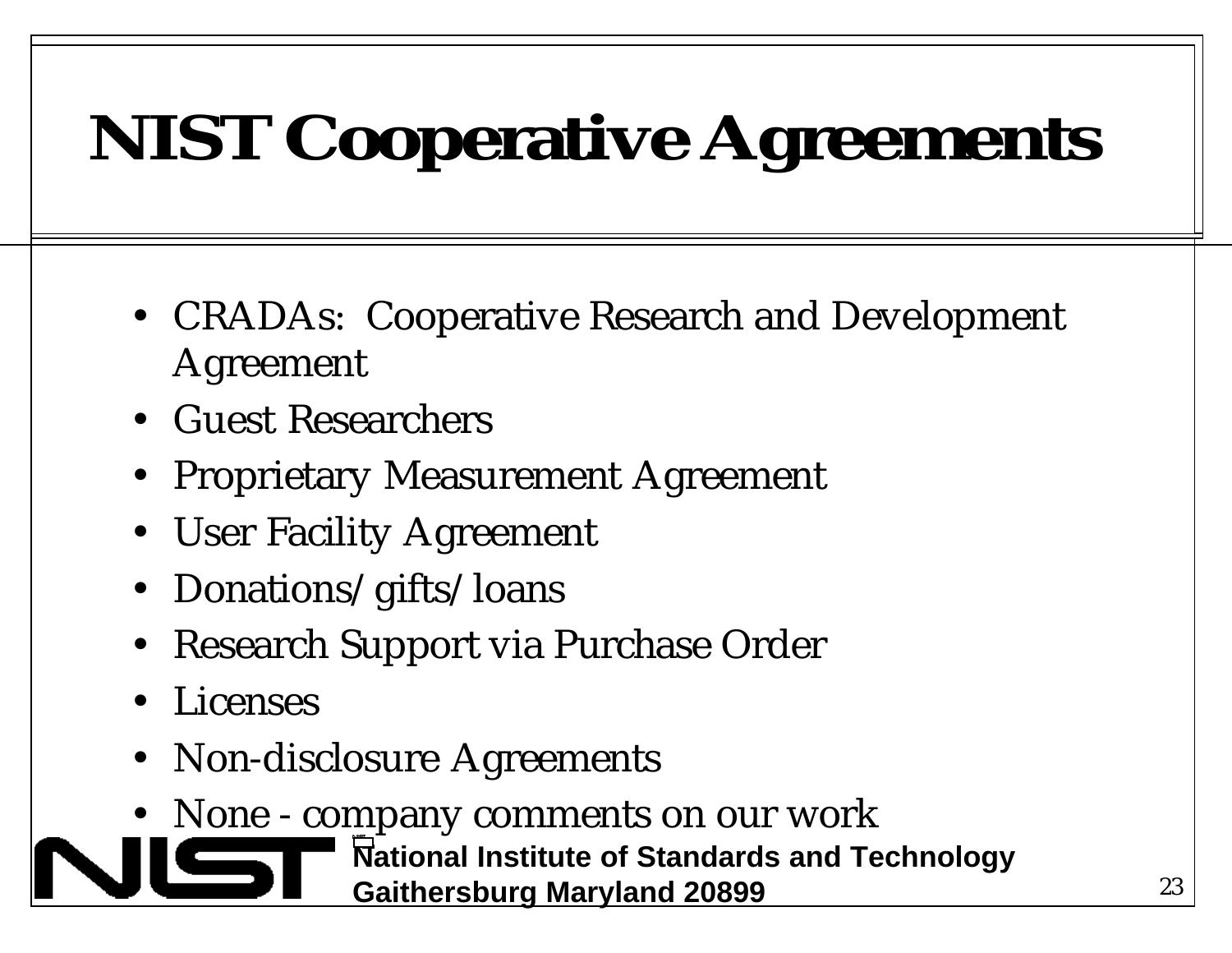